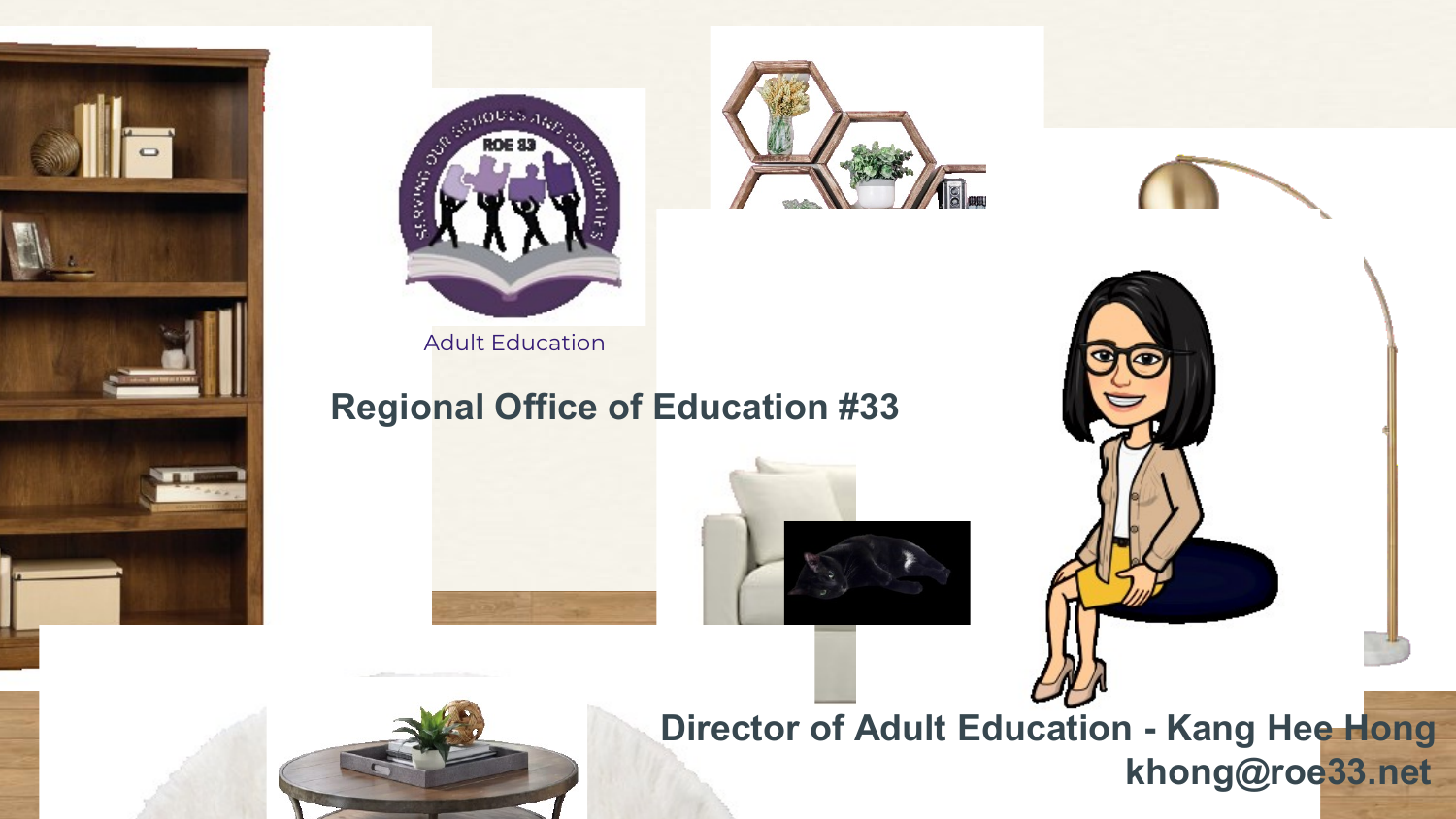## Check-Ins

- [Marco-Polo](https://youtu.be/eknMFmnJ464)
- Cards
- FB/text Messages
- In-person/Zoom Office Hours



HAVAYS HERE IF YOU NEED ME.

Job this year."

You make me SMILE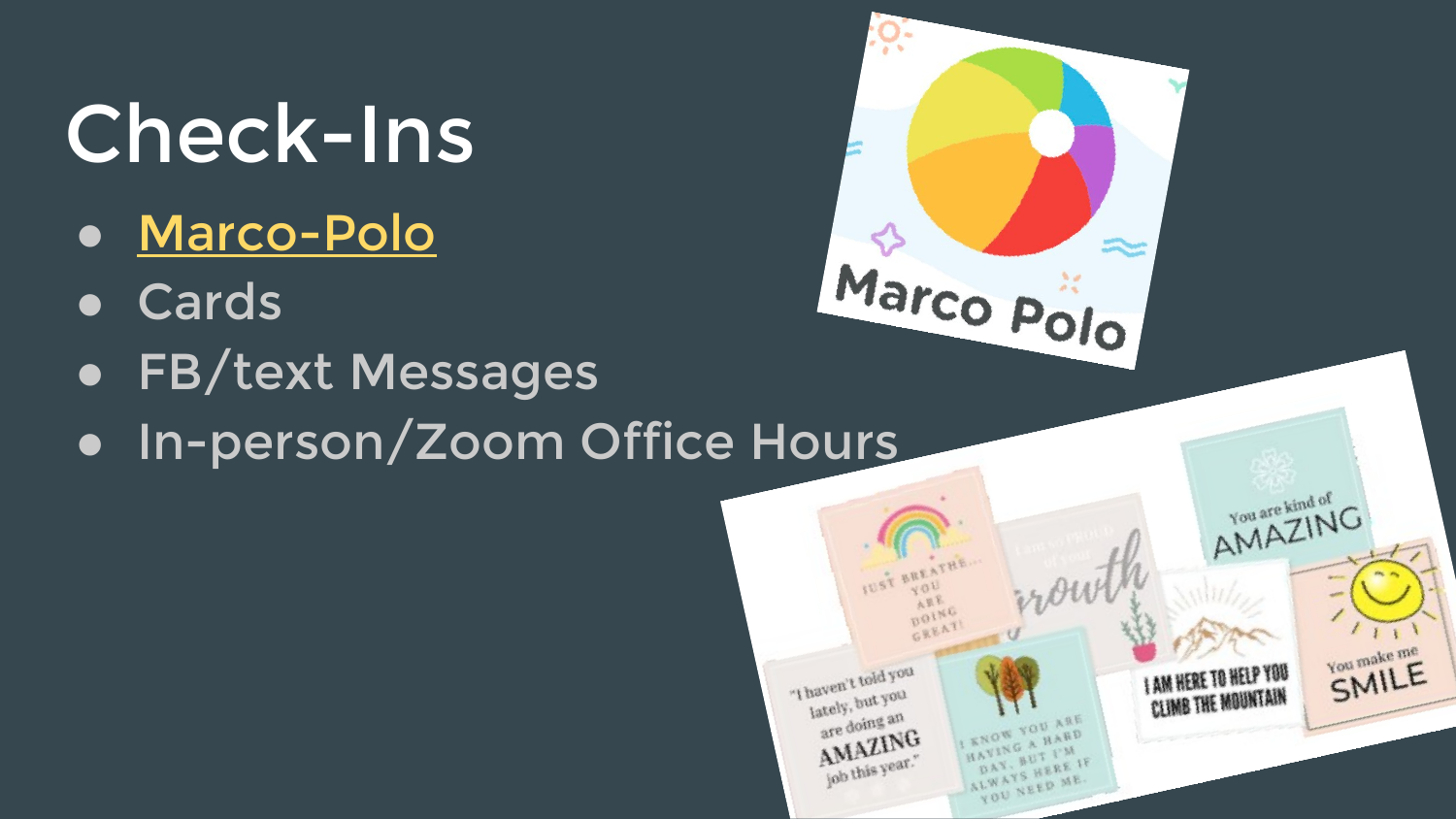## Tech-Support

- 
- **Computer Lab**
- Loom videos

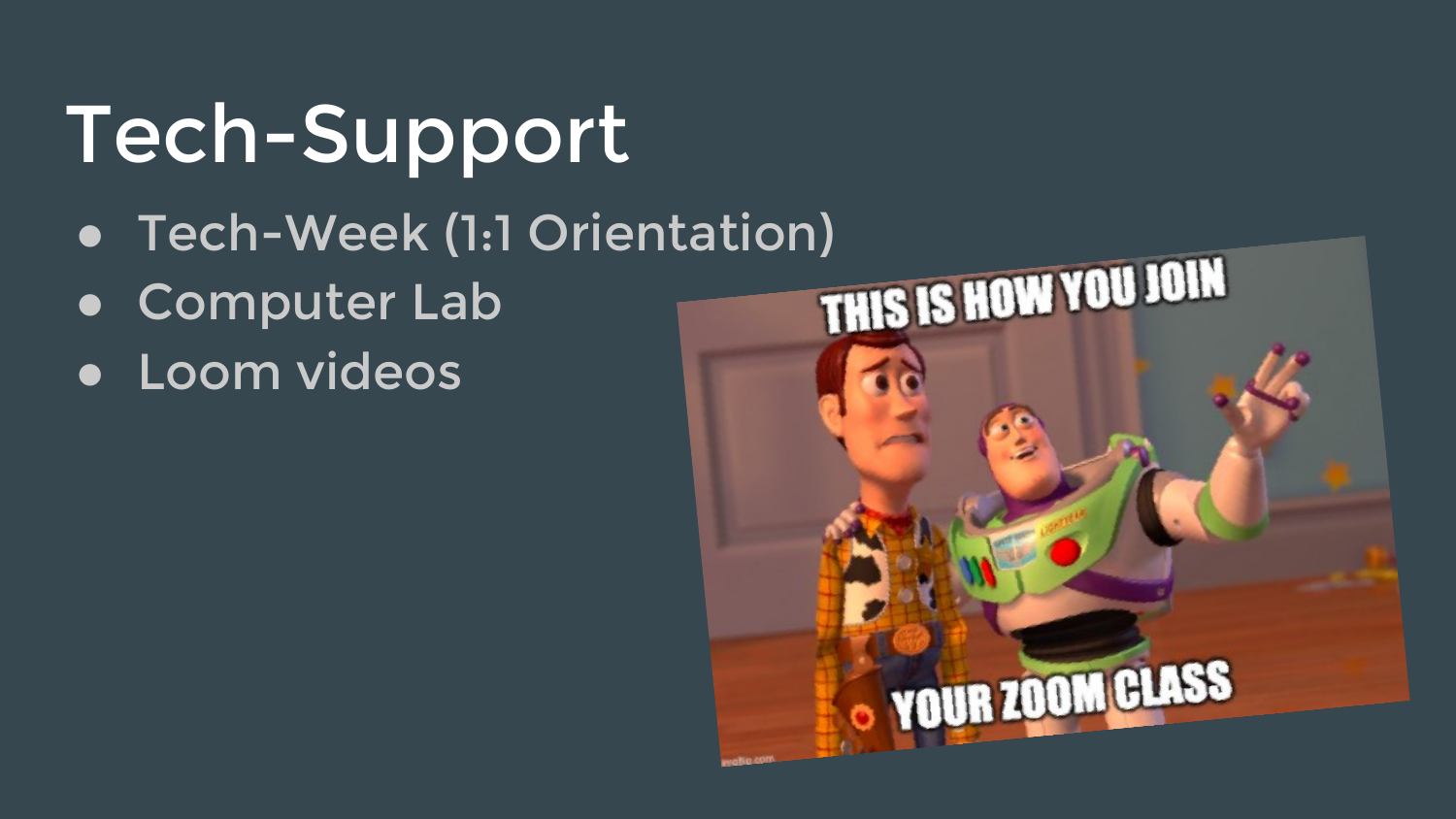# Drop-Offs / Pickups

● Celebration & Rewards: Top 2 Attendees of each class, Level Gains, Point Gains - personalized journals, headsets with microphones, unique masks

w

- Family Literacy Students: Family Activity Kits
- **Porch Conversation**
- **Personalized Homework**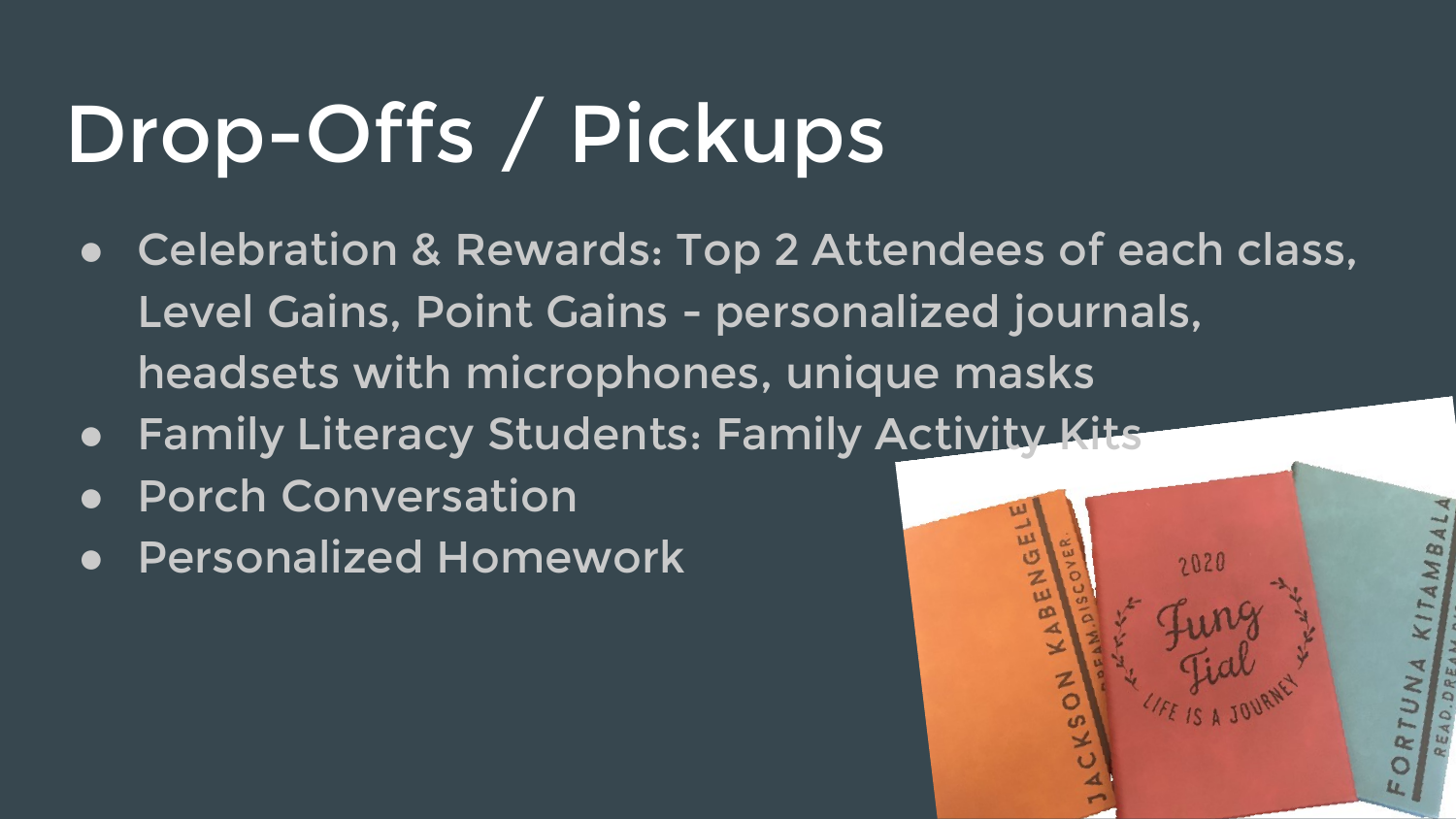## Info Fridays Webinars of Local Partners

- Budgeting CEFCU (credit union)
- Carl Sandburg College Enrollment Process, Employability Skills
- DORS (Division of Rehabilitation Services)
- **WIOA**
- **Immigration Project Know Your Rights**
- Social Emotional Learning Behavioral Health Department ROE#33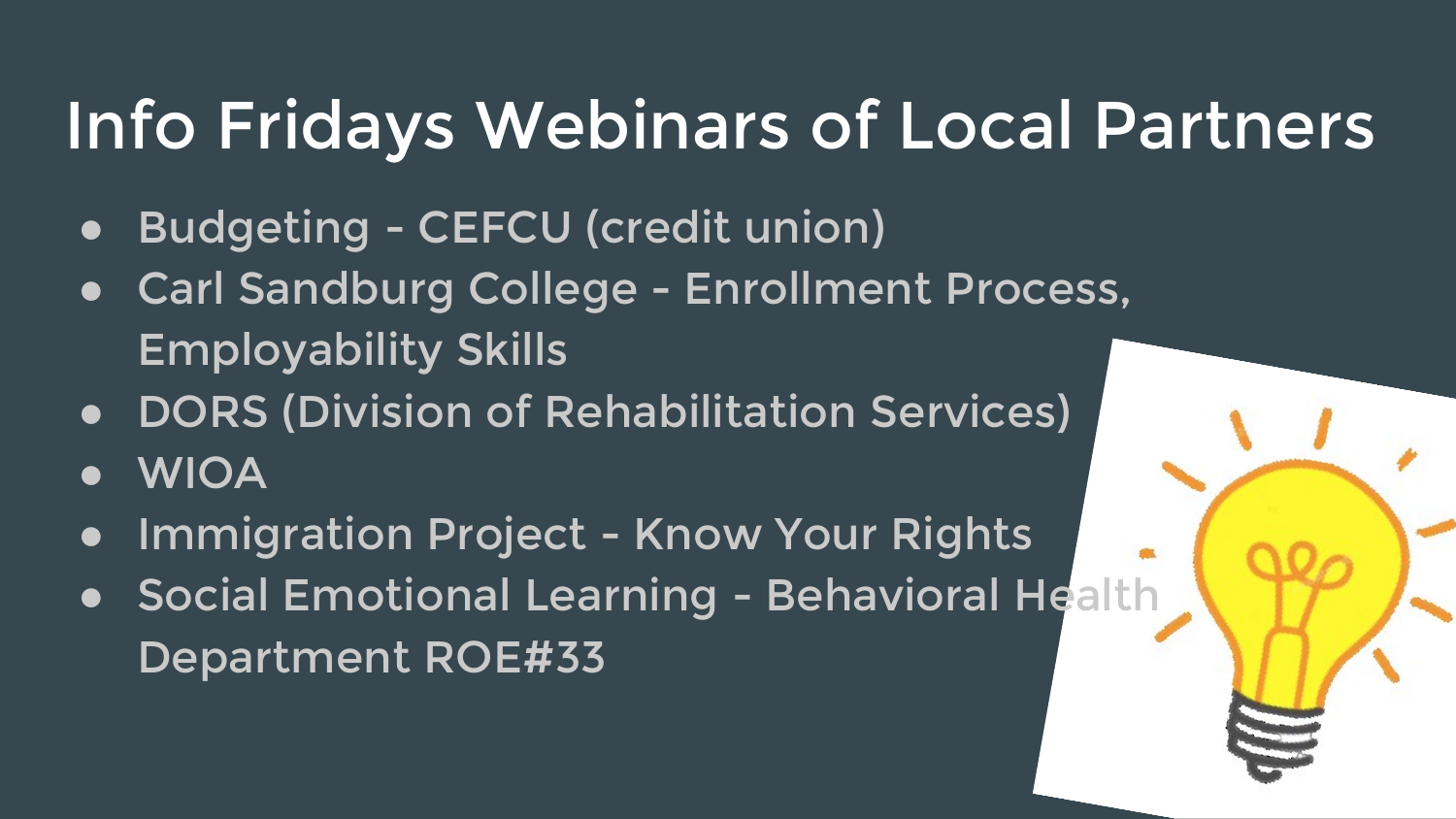### Social Media Postings - Vidualized Expectations

- Facebook Groups: Adult Ed, ESL, Family Literacy
- Classroom-looks: Safety
- Screenshot of Zoom class
- Student Picture Share doing the Fun Activity Kit with the Family
- Useful Infos: COVID local testing, financial support opportunities for bills, Free wi-fi, webinars